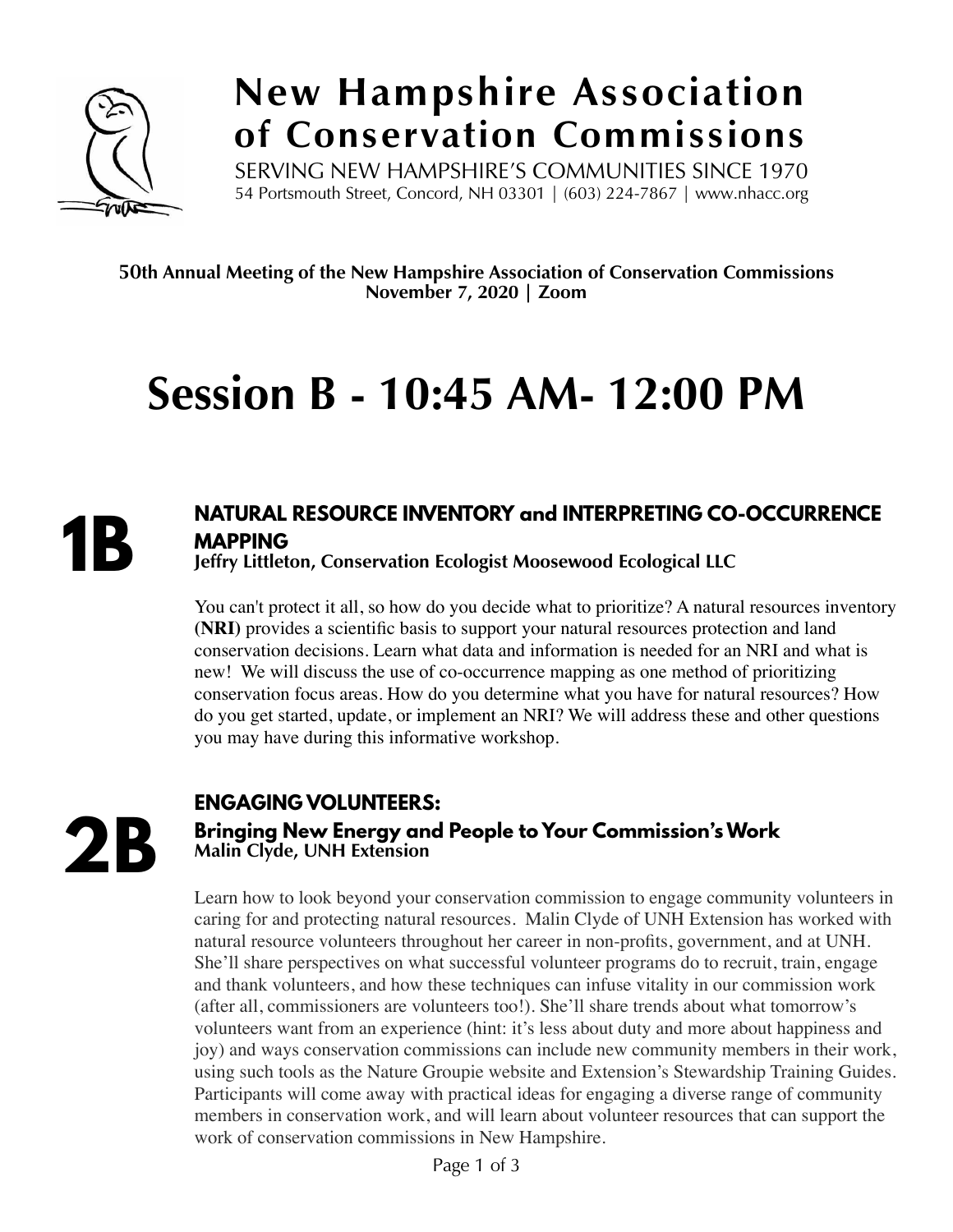#### **TOWN-LEVEL TURTLE CONSERVATION:**

**Resources and Tools Developed Through Intensive Regional Population Monitoring of At-Risk Turtles** 

**Josh Megyesy, wildlife biologist, NH Fish & Game's Nongame and Endangered Wildlife Program Research and Outreach Assistant, Harvard Forest.**

Josh Megyesy will give an overview of the turtle population research conducted in NH, including the identification of priority areas for conservation and critical actions needed. He will discuss the importance of conservation commission involvement in turtle conservation and examples of state/town partnerships that have resulted in significant action. Josh's workshop will also provide an introduction to the tools available to help towns identify priority areas, key conservation actions, and best management practices. These resources will include the Natural Heritage Bureau's data check tool, the Wildlife Action Plan (WAP), Trails for People and Wildlife online tool, regionally-developed Best Management Practices documents, and citizen science engagement. Other discussions will include the importance of abandoned sand and gravel sites, wetland, stream, and vernal pool buffers, town ordinances, and identifying turtle road mortality hotspots for turtle crossing signs.



#### **POLLINATOR PATHWAYS**

#### **Marghi Bean and Evy Nathan, Kingston Conservation Commission**

"Lawns are what we grow best in Rockingham County" Marghi Bean says to begin our events. In the summer of 2018 Marghi was invited to a neighbor's butterfly garden, and having watched for years as the old farms and fields around her gave way to subdivisions, the garden provided inspiration – a way to provide pollinator habitat – one yard at a time. Why not miles of connected butterfly gardens instead of lawn?

Marghi approached Evy Nathan, conservation chair in Kingston, about launching an endeavor through the ConsCom to promote the idea. Evy agreed, and the two set up a table at the town election armed with a large map of the town, some dollar store sequins, and all the pollinator pamphlets they could print. By the time the polls closed they'd placed 60 sequins on the map representing that many homeowners on board with their idea. Pollinator Pathways NH had been born!

Since that event the Pathway has become a true, DIY, grassroots movement in NH, even sending a few tentacles beyond. Learn how the five core members of the PPNH team have brought 13 neighboring towns into the partnership with their homegrown approach. What was a modest idea has matured into a movement, inspiring homeowners to re-think some of our time-honored approaches to landscaping.